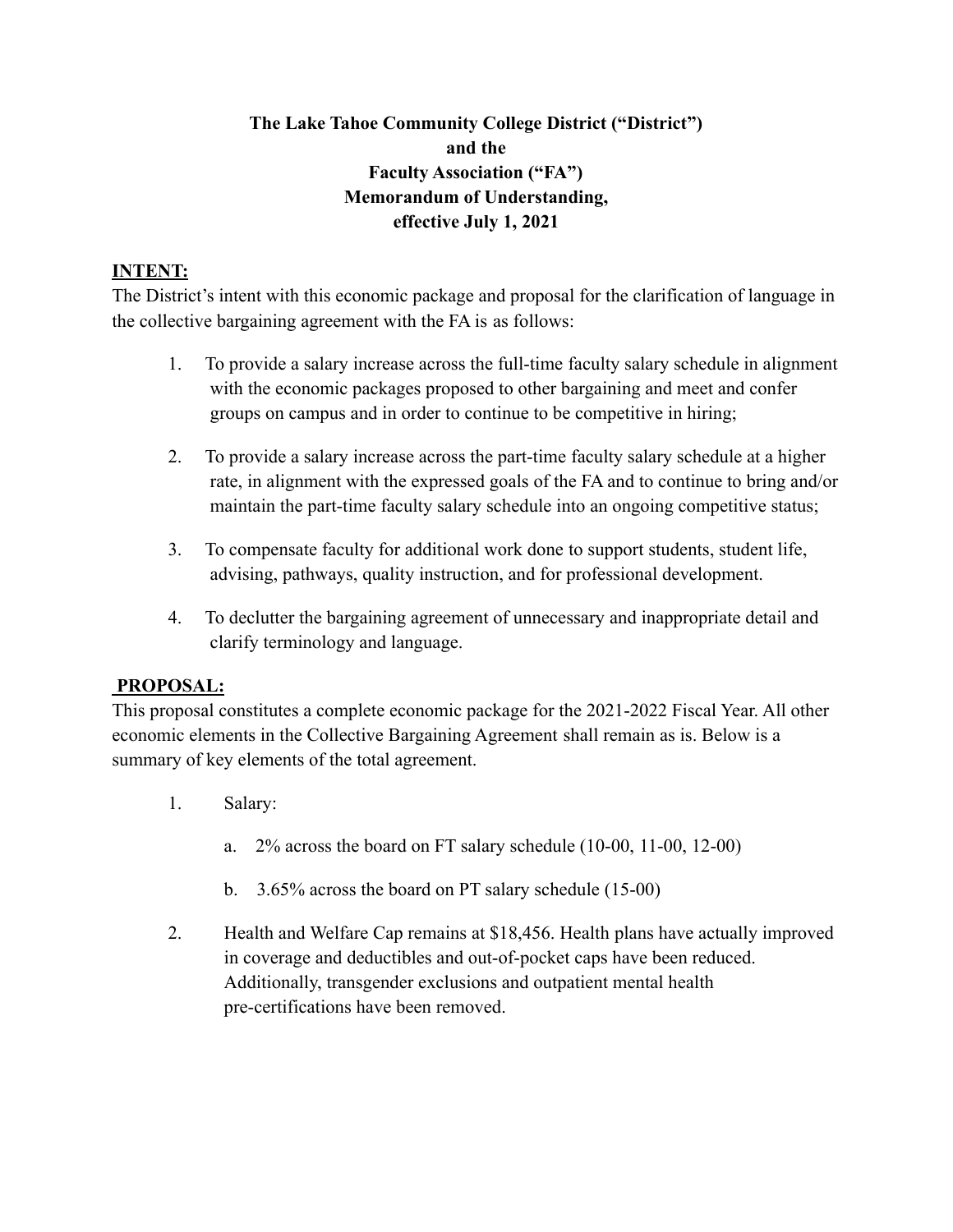3. Salary Placement:

In alignment with salary placement across the previous several years, address an unanticipated column shift due to salary advancement by moving one faculty member from step 19 to step 20 on column V on which the member was placed starting in the 2020-2021 academic year.

- 4. Article 5:
	- a. Allow for 4 units up front to be distributed to negotiators (to cover meeting time and caucusing time during contiguous negotiations meetings). FA can buy additional units. District will match units purchased by the FA, up to a total of 6 (including the 4 already provided).
- 5. Article 6:
	- a. Effective July 1, 2021, add "All But Dissertation" to Column IV of FT salary schedule.
	- b. Provide FT faculty the opportunity to advance on part-time salary schedule (15-00) for overload and summer (with a requirement of training/professional development), with PT faculty having priority to limited spaces available in LTCC-provided trainings for salary advancement.
- 6. Article 7:
	- a. Peer Online Course Review (POCR) stipend to replace OEI stipend: \$1000 per course divided by 2 reviewers and 1 reviewee (\$400, \$400, \$200)
	- b. POCR training stipend: \$500 (plus the requirement of the basics of online training – ABCs of Course Design and Accessibility Training prior to serving as POCR)
	- c. Change art gallery units to stipend (from 6 units to \$2000/per primary term or \$6000 total)
	- d. \$250 honorarium for in-house faculty lectures (District to schedule)
	- e. Compensation for special projects courses (#students x #units x 0.10 x tier)

### Other:

1. Additional MOU for banking up to regular load bank (8 units) due to COVID for faculty on Reduced Workload (see attached)